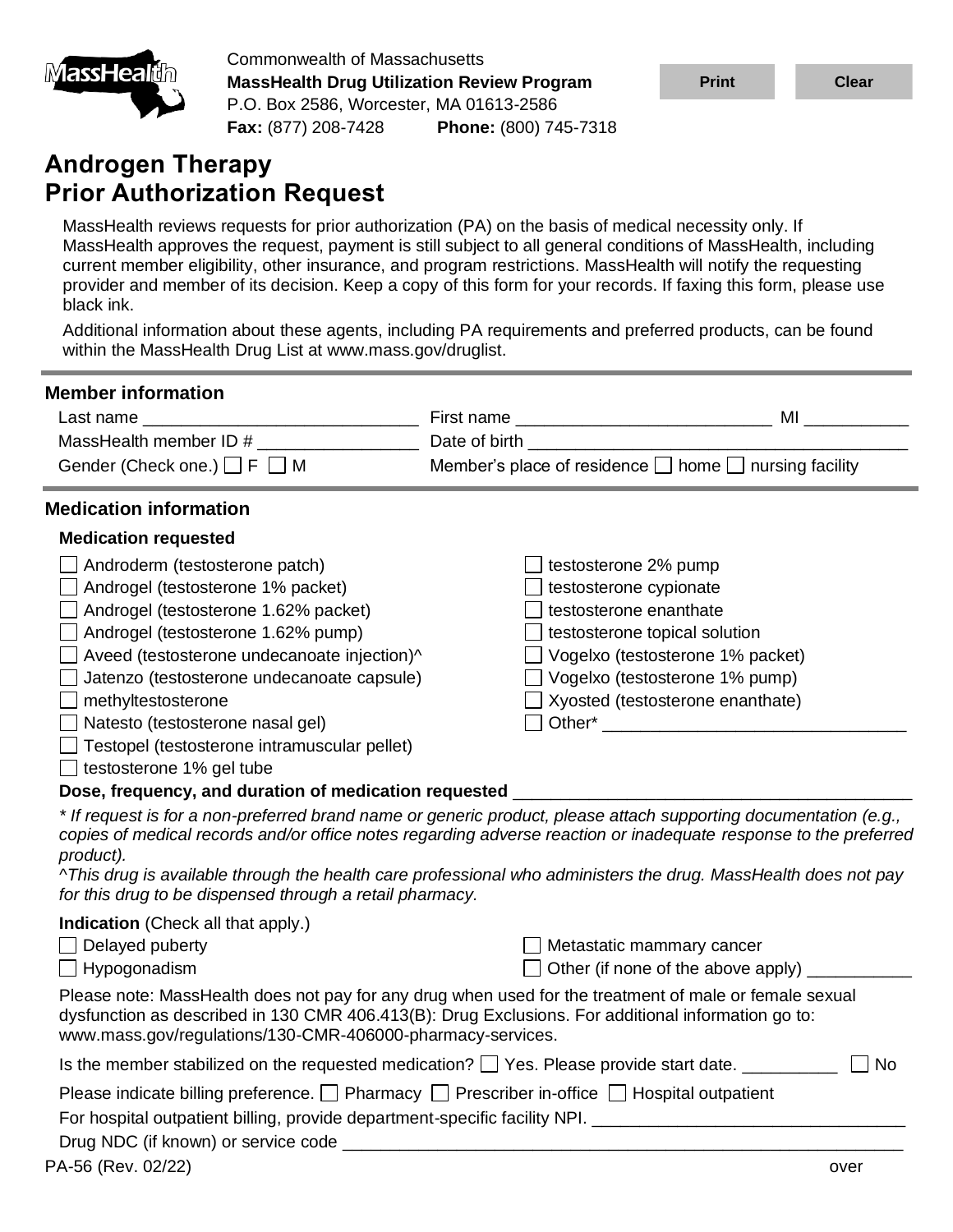|    |                                                                                     | Section I. Please provide any lab test results that confirm the diagnosis as indicated above.                      |  |  |  |  |
|----|-------------------------------------------------------------------------------------|--------------------------------------------------------------------------------------------------------------------|--|--|--|--|
|    |                                                                                     |                                                                                                                    |  |  |  |  |
|    |                                                                                     |                                                                                                                    |  |  |  |  |
|    |                                                                                     |                                                                                                                    |  |  |  |  |
|    |                                                                                     |                                                                                                                    |  |  |  |  |
|    |                                                                                     |                                                                                                                    |  |  |  |  |
|    |                                                                                     |                                                                                                                    |  |  |  |  |
|    | Section II. Please complete for Aveed and Xyosted requests.                         |                                                                                                                    |  |  |  |  |
|    | 1. Has the member tried testosterone enanthate intramuscular injection?             |                                                                                                                    |  |  |  |  |
|    | Yes. Please describe the dates/duration of use and outcome.                         |                                                                                                                    |  |  |  |  |
|    |                                                                                     | Did the member experience any of the following? $\Box$ Adverse reaction $\Box$ Inadequate response $\Box$ Other    |  |  |  |  |
|    |                                                                                     | Briefly describe the details of adverse reaction, inadequate response, contraindication, or other.                 |  |  |  |  |
|    | <b>No</b>                                                                           |                                                                                                                    |  |  |  |  |
| 2. | Has the member tried testosterone cypionate intramuscular injection?                |                                                                                                                    |  |  |  |  |
|    | Yes. Please describe the dates/duration of use and outcome.                         |                                                                                                                    |  |  |  |  |
|    |                                                                                     |                                                                                                                    |  |  |  |  |
|    |                                                                                     | Did the member experience any of the following? $\Box$ Adverse reaction $\Box$ Inadequate response $\Box$ Other    |  |  |  |  |
|    |                                                                                     | Briefly describe the details of adverse reaction, inadequate response, contraindication, or other.                 |  |  |  |  |
|    | <b>No</b>                                                                           |                                                                                                                    |  |  |  |  |
|    | Section III. Please complete for Jatenzo and methyltestosterone requests.           |                                                                                                                    |  |  |  |  |
|    | 1. Has the member tried two non-injectable formulations of testosterone?            |                                                                                                                    |  |  |  |  |
|    | $\Box$ Yes. Please describe the drug names, dates/duration of use, and outcomes.    |                                                                                                                    |  |  |  |  |
|    |                                                                                     |                                                                                                                    |  |  |  |  |
|    |                                                                                     | Did the member experience any of the following? $\Box$ Adverse reaction $\Box$ Inadequate response $\Box$<br>Other |  |  |  |  |
|    |                                                                                     | Briefly describe the details of adverse reaction, inadequate response, contraindication, or other.                 |  |  |  |  |
|    | Drug Name                                                                           | Dates/duration of use                                                                                              |  |  |  |  |
|    |                                                                                     | Did the member experience any of the following? $\Box$ Adverse reaction $\Box$ Inadequate response $\Box$ Other    |  |  |  |  |
|    |                                                                                     | Briefly describe the details of adverse reaction, inadequate response, contraindication, or other.                 |  |  |  |  |
|    |                                                                                     | No. Please describe if there is a contraindication to all non-injectable formulations of testosterone.             |  |  |  |  |
| 2. | For methyltestosterone requests, has the member also tried Jatenzo?                 |                                                                                                                    |  |  |  |  |
|    | Yes. Please describe the dates/duration of use, and outcomes. Dates/duration of use |                                                                                                                    |  |  |  |  |
|    |                                                                                     | Did the member experience any of the following? $\Box$ Adverse reaction $\Box$ Inadequate response [<br>Other      |  |  |  |  |
|    |                                                                                     | Briefly describe the details of adverse reaction, inadequate response, contraindication, or other.                 |  |  |  |  |
|    | No. Please describe if there is a contraindication to Jatenzo.                      |                                                                                                                    |  |  |  |  |
| 3. |                                                                                     | For methyltestosterone capsule requests, please provide clinical rationale for use instead of tablet formulation.  |  |  |  |  |